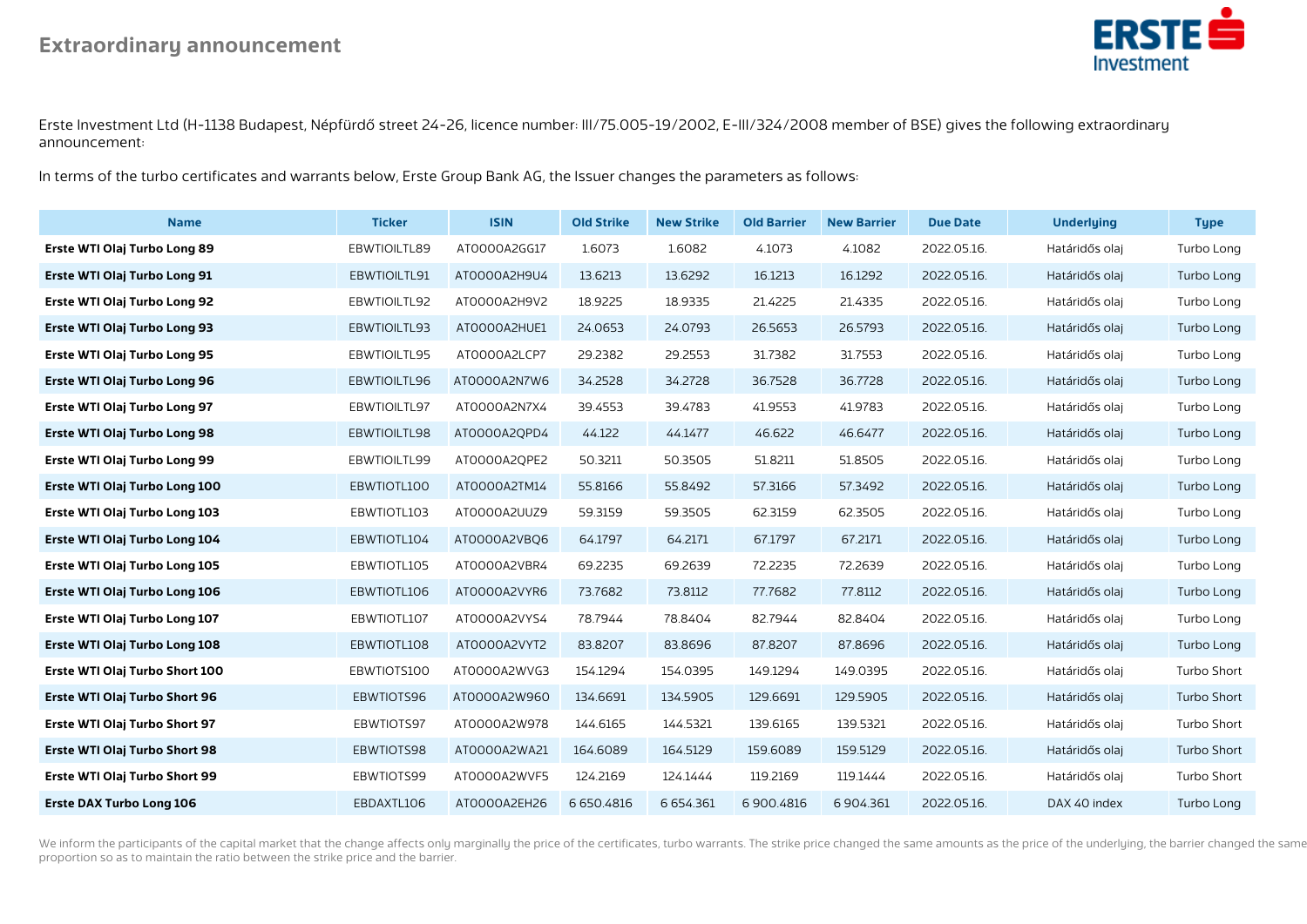

| <b>Name</b>                           | <b>Ticker</b> | <b>ISIN</b>  | <b>Old Strike</b> | <b>New Strike</b> | <b>Old Barrier</b> | <b>New Barrier</b> | <b>Due Date</b> | <b>Underlying</b> | <b>Type</b>        |
|---------------------------------------|---------------|--------------|-------------------|-------------------|--------------------|--------------------|-----------------|-------------------|--------------------|
| <b>Erste DAX Turbo Long 107</b>       | EBDAXTL107    | ATOOOOA2EH34 | 7714.5583         | 7719.0585         | 7964.5583          | 7969.0585          | 2022.05.16.     | DAX 40 index      | Turbo Long         |
| <b>Erste DAX Turbo Long 108</b>       | EBDAXTL108    | AT0000A2GFT2 | 8755.2621         | 8760.3693         | 9 0 0 5.26 21      | 9 010.3693         | 2022.05.16.     | DAX 40 index      | Turbo Long         |
| <b>Erste DAX Turbo Long 109</b>       | EBDAXTL109    | AT0000A2GFU0 | 9 816.5051        | 9 822.2314        | 10 066.5051        | 10 072.2314        | 2022.05.16.     | DAX 40 index      | Turbo Long         |
| <b>Erste DAX Turbo Long 110</b>       | EBDAXTL110    | AT0000A2HA20 | 10 837.4955       | 10 843.8174       | 11 087.4955        | 11 093.8174        | 2022.05.16.     | DAX 40 index      | Turbo Long         |
| <b>Erste DAX Turbo Long 113</b>       | EBDAXTL113    | AT0000A2LCJ0 | 11 603 0216       | 11 609.79         | 12 103 0216        | 12 109.79          | 2022.05.16.     | DAX 40 index      | Turbo Long         |
| <b>Erste DAX Turbo Long 123</b>       | EBDAXTL123    | AT0000A2WVL3 | 12 085.187        | 12 092.2367       | 12 585.187         | 12 592.2367        | 2022.05.16.     | DAX 40 index      | Turbo Long         |
| <b>Erste DAX Turbo Long 124</b>       | EBDAXTL124    | ATOOOOA2WVM1 | 12 586.6469       | 12 593 9891       | 13 086.6469        | 13 093.9891        | 2022.05.16.     | DAX 40 index      | Turbo Long         |
| <b>Erste DAX Turbo Short 100</b>      | EBDAXTS100    | AT0000A2VYM7 | 16 244.4673       | 16 234.9914       | 15 744.4673        | 15 734.9914        | 2022.05.16.     | DAX 40 index      | <b>Turbo Short</b> |
| <b>Erste DAX Turbo Short 96</b>       | EBDAXTS96     | AT0000A2RXY2 | 16 734.7055       | 16 724.9436       | 16 234.7055        | 16 224.9436        | 2022.05.16.     | DAX 40 index      | Turbo Short        |
| <b>Erste DAX Turbo Short 97</b>       | EBDAXTS97     | AT0000A2SSL7 | 17 234.1481       | 17 224.0948       | 16 734.1481        | 16 724.0948        | 2022.05.16.     | DAX 40 index      | <b>Turbo Short</b> |
| <b>Erste DAX Turbo Short 99</b>       | EBDAXTS99     | AT0000A2VYL9 | 15 747 0861       | 15 737.9003       | 15 247.0861        | 15 237.9003        | 2022.05.16.     | DAX 40 index      | Turbo Short        |
| <b>Erste Euro Bund Turbo Long 32</b>  | EBEURBUNDL32  | AT0000A2XK93 | 143.7513          | 143.8352          | 144.2513           | 144.3352           | 2022.05.16.     | Euro Bund Future  | Turbo Long         |
| <b>Erste Euro Bund Turbo Long 33</b>  | EBEURBUNDL33  | ATOOOOA2XKA7 | 148.76            | 148.8468          | 149.26             | 149.3468           | 2022.05.16.     | Euro Bund Future  | Turbo Long         |
| <b>Erste Euro Bund Turbo Short 37</b> | EBEURBUNDS37  | AT0000A2SSJ1 | 174.9926          | 174.8905          | 174.4926           | 174.3905           | 2022.05.16.     | Euro Bund Future  | <b>Turbo Short</b> |
| <b>Erste Euro Bund Turbo Short 38</b> | EBEURBUNDS38  | ATOOOOA2UVO2 | 180.2683          | 180.1631          | 179.7683           | 179.6631           | 2022.05.16.     | Euro Bund Future  | Turbo Short        |
| <b>Erste Euro Bund Turbo Short 39</b> | EBEURBUNDS39  | ATOOOOA2VBTO | 170.5024          | 170.4029          | 170.0024           | 169.9029           | 2022.05.16.     | Euro Bund Future  | Turbo Short        |
| <b>Erste Euro Bund Turbo Short 40</b> | EBEURBUNDS40  | ATOOOOA2XKE9 | 165.2106          | 165.1142          | 164.7106           | 164.6142           | 2022.05.16.     | Euro Bund Future  | Turbo Short        |
| <b>Erste EUR/HUF Turbo Long 46</b>    | EBEURHUFTL46  | AT0000A2RXM7 | 347.4411          | 348.1198          | 350.4411           | 351.1198           | 2022.05.16.     | <b>EURHUF</b>     | Turbo Long         |
| Erste EUR/HUF Turbo Long 47           | EBEURHUFTL47  | ATOOOOA2VC20 | 335.7606          | 336.4165          | 338.7606           | 339.4165           | 2022.05.16.     | <b>EURHUF</b>     | Turbo Long         |
| <b>Erste EUR/HUF Turbo Long 48</b>    | EBEURHUFTL48  | AT0000A2VC38 | 356.2964          | 356.9924          | 359.2964           | 359.9924           | 2022.05.16.     | <b>EURHUF</b>     | Turbo Long         |
| Erste EUR/HUF Turbo Long 49           | EBEURHUFTL49  | AT0000A2VZ07 | 365.8344          | 366.5491          | 368.8344           | 369.5491           | 2022.05.16.     | <b>EURHUF</b>     | Turbo Long         |
| <b>Erste EUR/HUF Turbo Short 63</b>   | EBEURHUFTS63  | ATOOOOA2UKA3 | 407.4025          | 407.7231          | 404.4025           | 404.7231           | 2022.05.16.     | <b>EURHUF</b>     | <b>Turbo Short</b> |
| Erste EUR/HUF Turbo Short 65          | EBEURHUFTS65  | AT0000A2WA54 | 417.1071          | 417.4353          | 414.1071           | 414.4353           | 2022.05.16.     | <b>EURHUF</b>     | Turbo Short        |
| Erste EUR/HUF Turbo Short 66          | EBEURHUFTS66  | AT0000A2WA62 | 427.1678          | 427.5039          | 424.1678           | 424.5039           | 2022.05.16.     | <b>EURHUF</b>     | <b>Turbo Short</b> |
| <b>Erste EUR/HUF Turbo Short 67</b>   | EBEURHUFTS67  | AT0000A2WVK5 | 396.5492          | 396.8612          | 393.5492           | 393.8612           | 2022.05.16.     | <b>EURHUF</b>     | Turbo Short        |
| <b>Erste USD/HUF Turbo Long 35</b>    | EBUSDHUFTL35  | AT0000A2MMU4 | 291.1117          | 291.5754          | 294.1117           | 294.5754           | 2022.05.16.     | <b>USDHUF</b>     | Turbo Long         |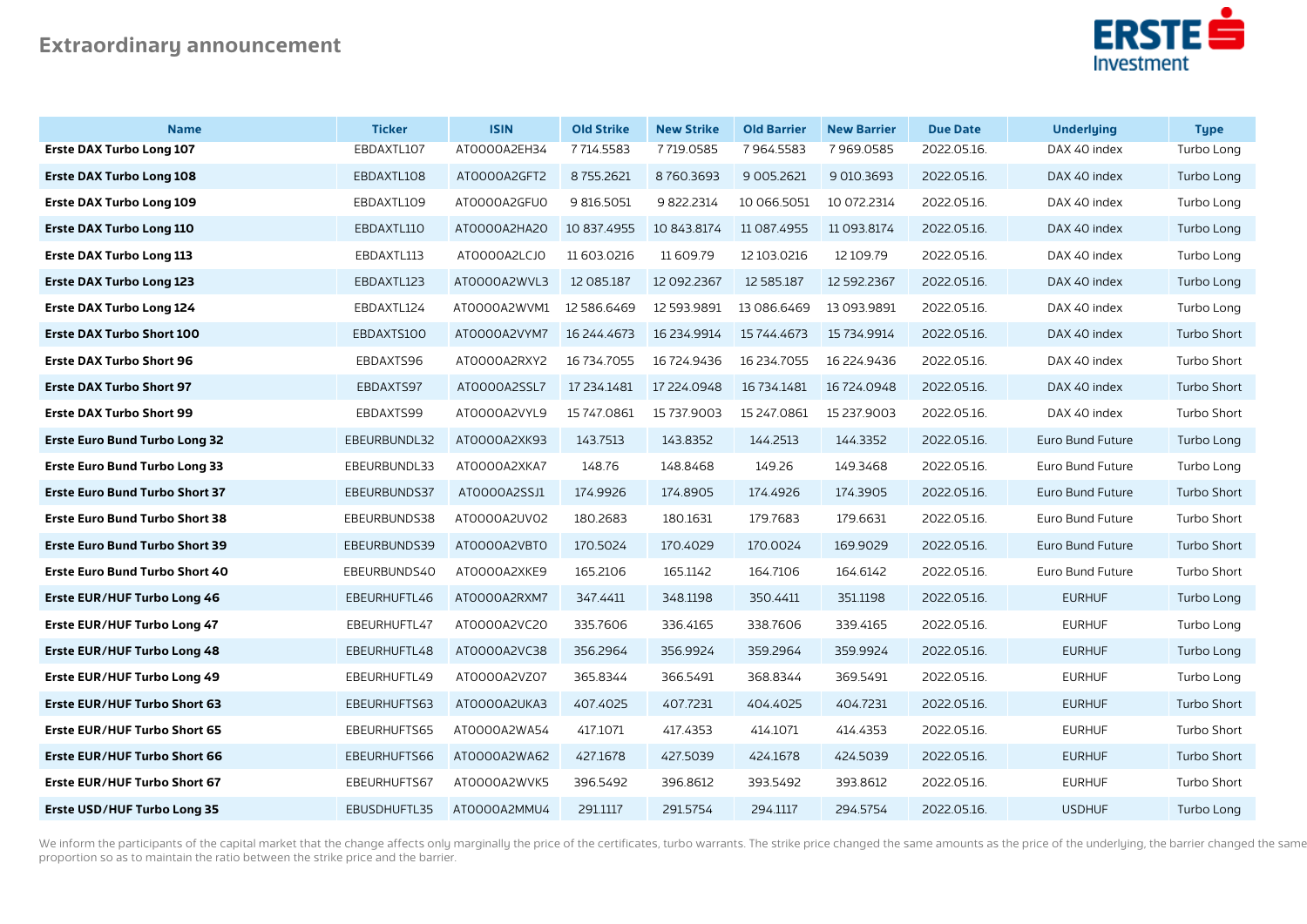

| <b>Name</b>                          | <b>Ticker</b> | <b>ISIN</b>  | <b>Old Strike</b> | <b>New Strike</b> | <b>Old Barrier</b> | <b>New Barrier</b> | <b>Due Date</b> | <b>Underlying</b>                    | <b>Type</b>        |
|--------------------------------------|---------------|--------------|-------------------|-------------------|--------------------|--------------------|-----------------|--------------------------------------|--------------------|
| Erste USD/HUF Turbo Long 36          | EBUSDHUFTL36  | ATOOOOA2RXN5 | 270.8924          | 271.3239          | 273.8924           | 274.3239           | 2022.05.16.     | <b>USDHUF</b>                        | Turbo Long         |
| Erste USD/HUF Turbo Long 38          | EBUSDHUFTL38  | AT0000A2VZ15 | 300.8429          | 301.3221          | 303.8429           | 304.3221           | 2022.05.16.     | <b>USDHUF</b>                        | Turbo Long         |
| Erste USD/HUF Turbo Long 39          | EBUSDHUFTL39  | AT0000A2VZ23 | 321.1359          | 321.6475          | 324.1359           | 324.6475           | 2022.05.16.     | <b>USDHUF</b>                        | Turbo Long         |
| Erste USD/HUF Turbo Short 44         | EBUSDHUFTS44  | AT0000A2VZ31 | 379.5348          | 379.6966          | 376.5348           | 376.6966           | 2022.05.16.     | <b>USDHUF</b>                        | <b>Turbo Short</b> |
| Erste USD/HUF Turbo Short 45         | EBUSDHUFTS45  | AT0000A2WA70 | 399.4456          | 399.6159          | 396.4456           | 396.6159           | 2022.05.16.     | <b>USDHUF</b>                        | Turbo Short        |
| Erste USD/HUF Turbo Short 46         | EBUSDHUFTS46  | AT0000A2WA88 | 419.5181          | 419.6969          | 416.5181           | 416.6969           | 2022.05.16.     | <b>USDHUF</b>                        | <b>Turbo Short</b> |
| <b>Erste Henry Hub Turbo Long 59</b> | EBHENHUBTL59  | AT0000A2MHN9 | 1.9676            | 1.9687            | 2.0676             | 2.0687             | 2022.05.16.     | Határidős földgáz                    | Turbo Long         |
| <b>Erste Henry Hub Turbo Long 60</b> | EBHENHUBTL60  | ATOOOOA2MHP4 | 2.228             | 2.2293            | 2.328              | 2.3293             | 2022.05.16.     | Határidős földgáz                    | Turbo Long         |
| Erste Henry Hub Turbo Long 61        | EBHENHUBTL61  | AT0000A2MHQ2 | 2.4889            | 2.4904            | 2.5889             | 2.5904             | 2022.05.16.     | Határidős földgáz                    | Turbo Long         |
| <b>Erste Henry Hub Turbo Long 62</b> | EBHENHUBTL62  | AT0000A2SSD4 | 3.0078            | 3.0096            | 3.0578             | 3.0596             | 2022.05.16.     | Határidős földgáz                    | Turbo Long         |
| <b>Erste Henry Hub Turbo Long 67</b> | EBHENHUBTL67  | AT0000A2VYP0 | 3.4514            | 3.4534            | 3.5514             | 3.5534             | 2022.05.16.     | Határidős földgáz                    | Turbo Long         |
| <b>Erste Henry Hub Turbo Long 68</b> | EBHENHUBTL68  | AT0000A2VYQ8 | 3.9541            | 3.9564            | 4.0541             | 4.0564             | 2022.05.16.     | Határidős földgáz                    | Turbo Long         |
| Erste Henry Hub Turbo Long 69        | EBHENHUBTL69  | ATOOOOA2XKB5 | 4.4508            | 4.4534            | 4.5508             | 4.5534             | 2022.05.16.     | Határidős földgáz                    | Turbo Long         |
| <b>Erste Henry Hub Turbo Long 70</b> | EBHENHUBTL70  | ATOOOOA2XKC3 | 4.9517            | 4.9546            | 5.0517             | 5.0546             | 2022.05.16.     | Határidős földgáz                    | Turbo Long         |
| <b>Erste Henry Hub Turbo Long 71</b> | EBHENHUBTL71  | ATOOOOA2XKD1 | 5.4526            | 5.4558            | 5.5526             | 5.5558             | 2022.05.16.     | Határidős földgáz                    | Turbo Long         |
| <b>Erste MOL Turbo Long 15</b>       | EBMOLTL15     | AT0000A194E5 | 931.5984          | 933.3441          | 1028.647           | 1030.3927          | 2022.05.16.     | MOL Magyar Olaj és<br>Gázipari Nyrt. | Turbo Long         |
| <b>Erste MOL Turbo Long 16</b>       | EBMOLTL16     | AT0000A1CFW7 | 765.1722          | 766.606           | 862.2208           | 863.6546           | 2022.05.16.     | MOL Magyar Olaj és<br>Gázipari Nyrt. | Turbo Long         |
| <b>Erste MOL Turbo Long 17</b>       | EBMOLTL17     | AT0000A1DWD0 | 1247.3507         | 1249.6881         | 1344.3994          | 1346.7368          | 2022.05.16.     | MOL Magyar Olaj és<br>Gázipari Nyrt. | Turbo Long         |
| <b>Erste MOL Turbo Long 41</b>       | EBMOLTL41     | ATOOOOA2HUK8 | 1351.3678         | 1353.9001         | 1451.3678          | 1453.9001          | 2022.05.16.     | MOL Magyar Olaj és<br>Gázipari Nurt. | Turbo Long         |
| <b>Erste MOL Turbo Long 44</b>       | EBMOLTL44     | ATOOOOA2LCT9 | 1454.6564         | 1457.3823         | 1554.6564          | 1557.3823          | 2022.05.16.     | MOL Magyar Olaj és<br>Gázipari Nyrt. | Turbo Long         |
| <b>Erste MOL Turbo Long 45</b>       | EBMOLTL45     | ATOOOOA2LCU7 | 1562.6108         | 1565.5389         | 1662.6108          | 1665.5389          | 2022.05.16.     | MOL Magyar Olaj és<br>Gázipari Nyrt. | Turbo Long         |
| <b>Erste MOL Turbo Long 46</b>       | EBMOLTL46     | ATOOOOA2LCV5 | 1670.5645         | 1673.6949         | 1770.5645          | 1773.6949          | 2022.05.16.     | MOL Magyar Olaj és<br>Gázipari Nyrt. | Turbo Long         |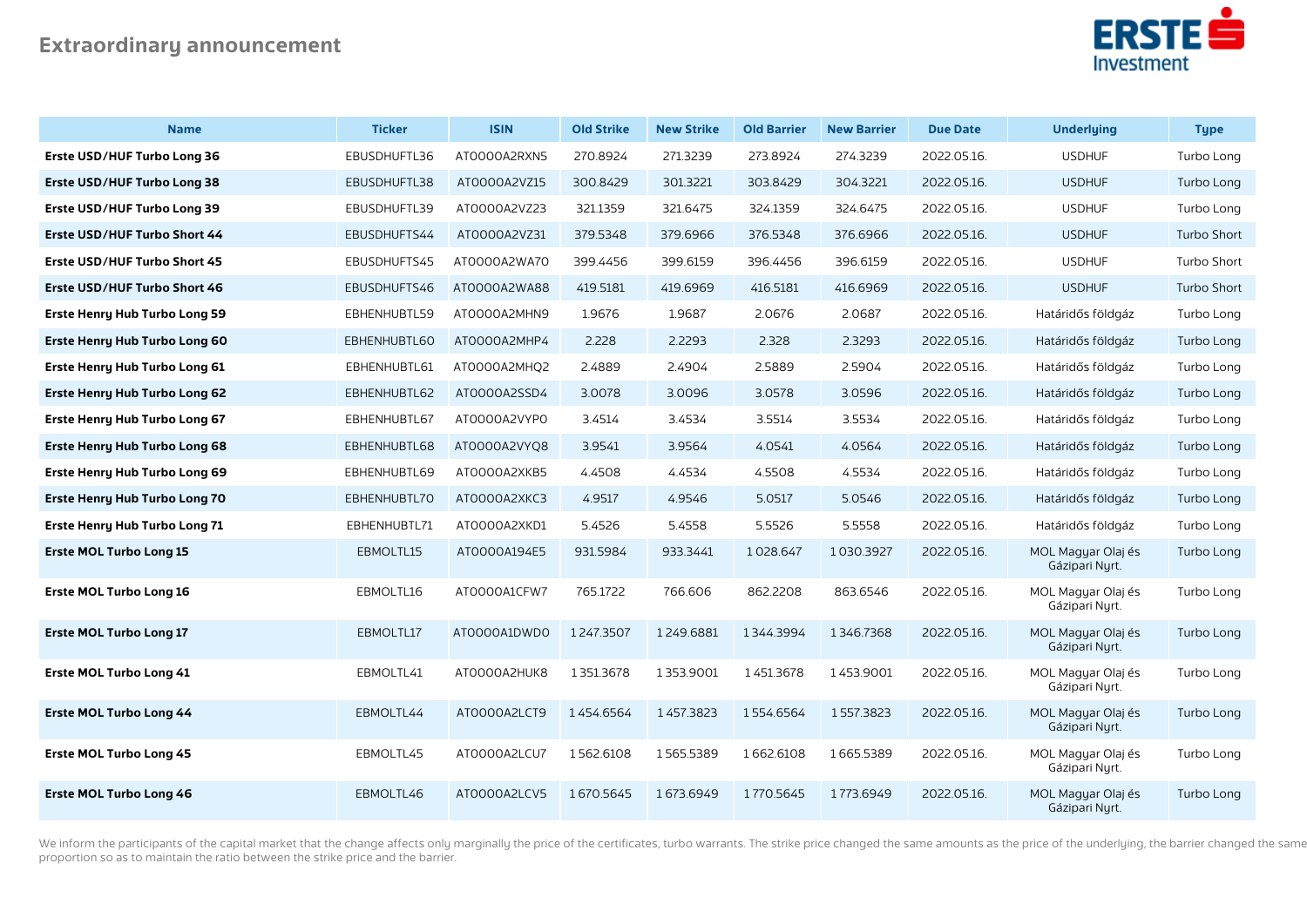

| <b>Name</b>                     | <b>Ticker</b> | <b>ISIN</b>  | <b>Old Strike</b> | <b>New Strike</b> | <b>Old Barrier</b> | <b>New Barrier</b> | <b>Due Date</b> | <b>Underlying</b>                    | <b>Type</b> |
|---------------------------------|---------------|--------------|-------------------|-------------------|--------------------|--------------------|-----------------|--------------------------------------|-------------|
| <b>Erste MOL Turbo Long 47</b>  | EBMOLTL47     | ATOOOOA2LCW3 | 1778.5184         | 1781.8511         | 1878.5184          | 1881.8511          | 2022.05.16.     | MOL Magyar Olaj és<br>Gázipari Nyrt. | Turbo Long  |
| <b>Erste MOL Turbo Long 48</b>  | EBMOLTL48     | AT0000A2NA63 | 1885.1024         | 1888.6349         | 1985.1024          | 1988.6349          | 2022.05.16.     | MOL Magyar Olaj és<br>Gázipari Nyrt. | Turbo Long  |
| <b>Erste MOL Turbo Long 52</b>  | EBMOLTL52     | ATOOOOA2RXPO | 1988.6332         | 1992.3597         | 2088.6332          | 2 092.3597         | 2022.05.16.     | MOL Magyar Olaj és<br>Gázipari Nyrt. | Turbo Long  |
| <b>Erste MOL Turbo Long 53</b>  | EBMOLTL53     | AT0000A2RXQ8 | 2094.3807         | 2098.3053         | 2 194.3807         | 2 198.3053         | 2022.05.16.     | MOL Magyar Olaj és<br>Gázipari Nyrt. | Turbo Long  |
| <b>Erste MOL Turbo Long 54</b>  | EBMOLTL54     | AT0000A2SRT2 | 2 202.1038        | 2 206.2303        | 2 302.1038         | 2306.2303          | 2022.05.16.     | MOL Magyar Olaj és<br>Gázipari Nyrt. | Turbo Long  |
| <b>Erste MOL Turbo Long 60</b>  | EBMOLTL60     | AT0000A2WV34 | 2 2 9 1.2 1 9 5   | 2 2 9 5 .5 1 3    | 2 391.2195         | 2 3 9 5 . 5 1 3    | 2022.05.16.     | MOL Magyar Olaj és<br>Gázipari Nyrt. | Turbo Long  |
| <b>Erste MOL Turbo Long 61</b>  | EBMOLTL61     | ATOOOOA2XKH2 | 2 3 8 3 . 3 8 9 5 | 2 3 8 7 . 8 5 5 7 | 2 483.3895         | 2 487.8557         | 2022.05.16.     | MOL Magyar Olaj és<br>Gázipari Nyrt. | Turbo Long  |
| <b>Erste MOL Turbo Long 62</b>  | EBMOLTL62     | ATOOOOA2XKJ8 | 2 483.9544        | 2488.609          | 2583.9544          | 2588.609           | 2022.05.16.     | MOL Magyar Olaj és<br>Gázipari Nyrt. | Turbo Long  |
| <b>Erste MOL Turbo Short 18</b> | EBMOLTS18     | ATOOOOA1YYK7 | 3 3 4 6 1 7 2 2   | 3 3 4 8 5 3 8 7   | 3 249.1236         | 3 251.4901         | 2022.05.16.     | MOL Magyar Olaj és<br>Gázipari Nyrt. | Turbo Short |
| <b>Erste MOL Turbo Short 21</b> | EBMOLTS21     | AT0000A257L5 | 3598.0544         | 3600.599          | 3 499.5486         | 3502.0932          | 2022.05.16.     | MOL Magyar Olaj és<br>Gázipari Nyrt. | Turbo Short |
| <b>ERSTE OTP TURBO LONG 08</b>  | EBOTPTL08     | AT0000A0RNQ3 | 2104.3979         | 2 108.3413        | 2 404.3979         | 2 408.3413         | 2022.05.16.     | OTP Bank Nyrt.                       | Turbo Long  |
| <b>Erste OTP Turbo Long 15</b>  | EBOTPTL15     | ATOOOOA1CFX5 | 2778.0472         | 2783.2529         | 3 078 0472         | 3 083.2529         | 2022.05.16.     | OTP Bank Nyrt.                       | Turbo Long  |
| <b>Erste OTP Turbo Long 16</b>  | EBOTPTL16     | AT0000A1DP02 | 3 4 3 4 . 7 6 2 9 | 3 4 4 1.1992      | 3734.7629          | 3741.1992          | 2022.05.16.     | OTP Bank Nurt.                       | Turbo Long  |
| <b>Erste OTP Turbo Long 17</b>  | EBOTPTL17     | ATOOOOA1DWE8 | 4093.8984         | 4101.5699         | 4393.8984          | 4401.5699          | 2022.05.16.     | OTP Bank Nurt.                       | Turbo Long  |
| <b>Erste OTP Turbo Long 18</b>  | EBOTPTL18     | ATOOOOA1ET80 | 4942.9124         | 4952.1748         | 5 242.9124         | 5 2 5 2 1 7 4 8    | 2022.05.16.     | OTP Bank Nyrt.                       | Turbo Long  |
| <b>Erste OTP Turbo Long 19</b>  | EBOTPTL19     | AT0000A1HG41 | 5 574.2316        | 5584.677          | 5 874.2316         | 5884.677           | 2022.05.16.     | OTP Bank Nyrt.                       | Turbo Long  |
| <b>Erste OTP Turbo Long 20</b>  | EBOTPTL20     | AT0000A1KSS1 | 6 205.5504        | 6 217.1789        | 6505.5504          | 6 517.1789         | 2022.05.16.     | OTP Bank Nyrt.                       | Turbo Long  |
| <b>Erste OTP Turbo Long 22</b>  | EBOTPTL22     | ATOOOOA1PBA4 | 6 811.4701        | 6 824.234         | 7 111.4701         | 7124.234           | 2022.05.16.     | OTP Bank Nyrt.                       | Turbo Long  |
| <b>Erste OTP Turbo Long 23</b>  | EBOTPTL23     | AT0000A1PD36 | 7 434.3225        | 7 4 4 8 2 5 3 5   | 7734.3225          | 7748.2535          | 2022.05.16.     | OTP Bank Nurt.                       | Turbo Long  |
| <b>Erste OTP Turbo Long 24</b>  | EBOTPTL24     | AT0000A1PLN6 | 8048.7088         | 8 0 63.7911       | 8348.7088          | 8 3 6 3.79 11      | 2022.05.16.     | OTP Bank Nyrt.                       | Turbo Long  |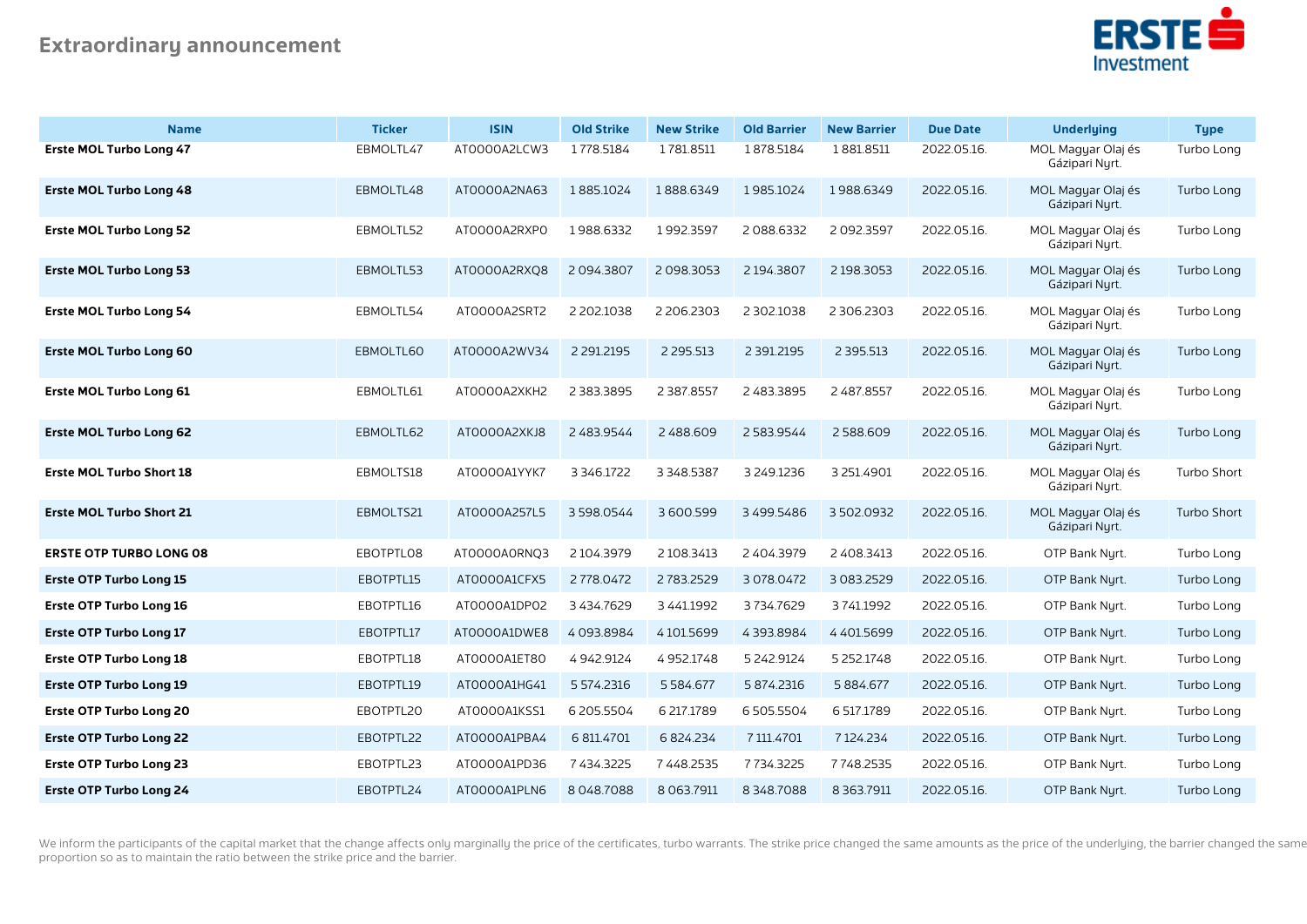

| <b>Name</b>                                | <b>Ticker</b> | <b>ISIN</b>             | <b>Old Strike</b> | <b>New Strike</b> | <b>Old Barrier</b> | <b>New Barrier</b> | <b>Due Date</b> | <b>Underlying</b> | <b>Type</b>        |
|--------------------------------------------|---------------|-------------------------|-------------------|-------------------|--------------------|--------------------|-----------------|-------------------|--------------------|
| <b>Erste OTP Turbo Long 50</b>             | EBOTPTL50     | AT0000A2GH99            | 9 132.2182        | 9149.3309         | 9 432.2182         | 9449.3309          | 2022.05.16.     | OTP Bank Nyrt.    | Turbo Long         |
| <b>Erste OTP Turbo Long 52</b>             | EBOTPTL52     | ATOOOOA2GHB6            | 8582.0851         | 8598.1669         | 8 8 8 2.0 8 5 1    | 8898.1669          | 2022.05.16.     | OTP Bank Nyrt.    | Turbo Long         |
| <b>Erste OTP Turbo Short 52</b>            | EBOTPTS52     | AT0000A2U5P5            | 21 177.7596       | 21 192.7368       | 20 677.7596        | 20 692.7368        | 2022.05.16.     | OTP Bank Nyrt.    | Turbo Short        |
| <b>Erste OTP Turbo Short 53</b>            | EBOTPTS53     | AT0000A2U5Q3            | 22 186.2245       | 22 201.9149       | 21 686.2245        | 21 701.9149        | 2022.05.16.     | OTP Bank Nyrt.    | Turbo Short        |
| <b>Erste OTP Turbo Short 54</b>            | EBOTPTS54     | AT0000A2UKC9            | 20 171.5857       | 20 185.8513       | 19 671.5857        | 19 685.8513        | 2022.05.16.     | OTP Bank Nyrt.    | Turbo Short        |
| <b>Erste OTP Turbo Short 56</b>            | EBOTPTS56     | AT0000A2W986            | 19 112 2127       | 19 125.7291       | 18 612.2127        | 18 625.7291        | 2022.05.16.     | OTP Bank Nyrt.    | <b>Turbo Short</b> |
| <b>Erste OTP Turbo Short 57</b>            | EBOTPTS57     | AT0000A2W994            | 18 106.3068       | 18 119 1118       | 17 606.3068        | 17 619.1118        | 2022.05.16.     | OTP Bank Nyrt.    | Turbo Short        |
| <b>Erste OTP Turbo Short 58</b>            | EBOTPTS58     | AT0000A2W9A7 17100.4008 |                   | 17 112 4944       | 16 600.4008        | 16 612.4944        | 2022.05.16.     | OTP Bank Nyrt.    | <b>Turbo Short</b> |
| <b>Erste OTP Turbo Short 59</b>            | EBOTPTS59     | ATOOOOA2W9B5            | 16 094.495        | 16 105.8773       | 15 594.495         | 15 605.8773        | 2022.05.16.     | OTP Bank Nurt.    | Turbo Short        |
| <b>Erste OTP Turbo Short 60</b>            | EBOTPTS60     | AT0000A2WV83            | 15 052.2682       | 15 062.9134       | 14 552.2682        | 14 562.9134        | 2022.05.16.     | OTP Bank Nyrt.    | Turbo Short        |
| <b>Erste OTP Turbo Short 61</b>            | EBOTPTS61     | ATOOOOA2XKL4            | 14 029.9668       | 14 039.889        | 13 529.9668        | 13 539.889         | 2022.05.16.     | OTP Bank Nyrt.    | Turbo Short        |
| Erste Magyar Telekom Turbo Long 03         | EBMTELTL03    | ATOOOOAOXY16            | 133.2611          | 133.5108          | 183.2611           | 183.5108           | 2022.05.16.     | Magyar Telekom    | Turbo Long         |
| Erste Magyar Telekom Turbo Long 04         | EBMTELTLO4    | AT0000A13ZV1            | 79.2957           | 79.4443           | 109.2957           | 109.4443           | 2022.05.16.     | Magyar Telekom    | Turbo Long         |
| Erste Magyar Telekom Turbo Long 05         | EBMTELTL05    | AT0000A17J03            | 197.7858          | 198.1564          | 227.7858           | 228.1564           | 2022.05.16.     | Magyar Telekom    | Turbo Long         |
| Erste Magyar Telekom Turbo Long 06         | EBMTELTL06    | AT0000A1N9E1            | 257.6187          | 258.1014          | 307.6187           | 308.1014           | 2022.05.16.     | Magyar Telekom    | Turbo Long         |
| Erste Magyar Telekom Turbo Long 11         | EBMTELTL11    | AT0000A2SRR6            | 299.4795          | 300.0407          | 349.4795           | 350.0407           | 2022.05.16.     | Magyar Telekom    | Turbo Long         |
| <b>ERSTE MAGYAR TELEKOM TURBO SHORT 01</b> | EBMTELTS01    | AT0000A0U5L6            | 503.8106          | 504.1669          | 453.8106           | 454.1669           | 2022.05.16.     | Magyar Telekom    | Turbo Short        |
| Erste Magyar Telekom Turbo Short 07        | EBMTELTS07    | AT0000A2CQ76            | 531.8887          | 532.2649          | 481.8887           | 482.2649           | 2022.05.16.     | Magyar Telekom    | <b>Turbo Short</b> |
| Erste S&P 500 Turbo Long 56                | EBSPTL56      | AT0000A2EGQ1            | 2004.0994         | 2005.2685         | 2054.0994          | 2055.2685          | 2022.05.16.     | E-mini S&P 500    | Turbo Long         |
| Erste S&P 500 Turbo Long 57                | EBSPTL57      | AT0000A2EGR9            | 2 217.4736        | 2 2 18.7671       | 2 2 6 7 . 4 7 3 6  | 2 2 68.7671        | 2022.05.16.     | E-mini S&P 500    | Turbo Long         |
| Erste S&P 500 Turbo Long 58                | EBSPTL58      | AT0000A2GFV8            | 2 422 0905        | 2 423.5034        | 2 472 0905         | 2 473.5034         | 2022.05.16.     | E-mini S&P 500    | Turbo Long         |
| Erste S&P 500 Turbo Long 59                | EBSPTL59      | ATOOOOA2GFW6            | 2 634.7203        | 2 636.2572        | 2 684.7203         | 2 686.2572         | 2022.05.16.     | E-mini S&P 500    | Turbo Long         |
| Erste S&P 500 Turbo Long 60                | EBSPTL60      | AT0000A2H9N9            | 2838.8364         | 2840.4924         | 2888.8364          | 2890.4924          | 2022.05.16.     | E-mini S&P 500    | Turbo Long         |
| Erste S&P 500 Turbo Long 61                | EBSPTL61      | AT0000A2H9P4            | 2944.8413         | 2946.5591         | 2 994.8413         | 2 996.5591         | 2022.05.16.     | E-mini S&P 500    | Turbo Long         |
| Erste S&P 500 Turbo Long 62                | EBSPTL62      | ATOOOOA2HUB7            | 2 993.352         | 2995.0981         | 3 093.352          | 3 095 0981         | 2022.05.16.     | E-mini S&P 500    | Turbo Long         |
| Erste S&P 500 Turbo Long 63                | EBSPTL63      | ATOOOOA2HUC5            | 3098.8027         | 3 100.6103        | 3198.8027          | 3 200.6103         | 2022.05.16.     | E-mini S&P 500    | Turbo Long         |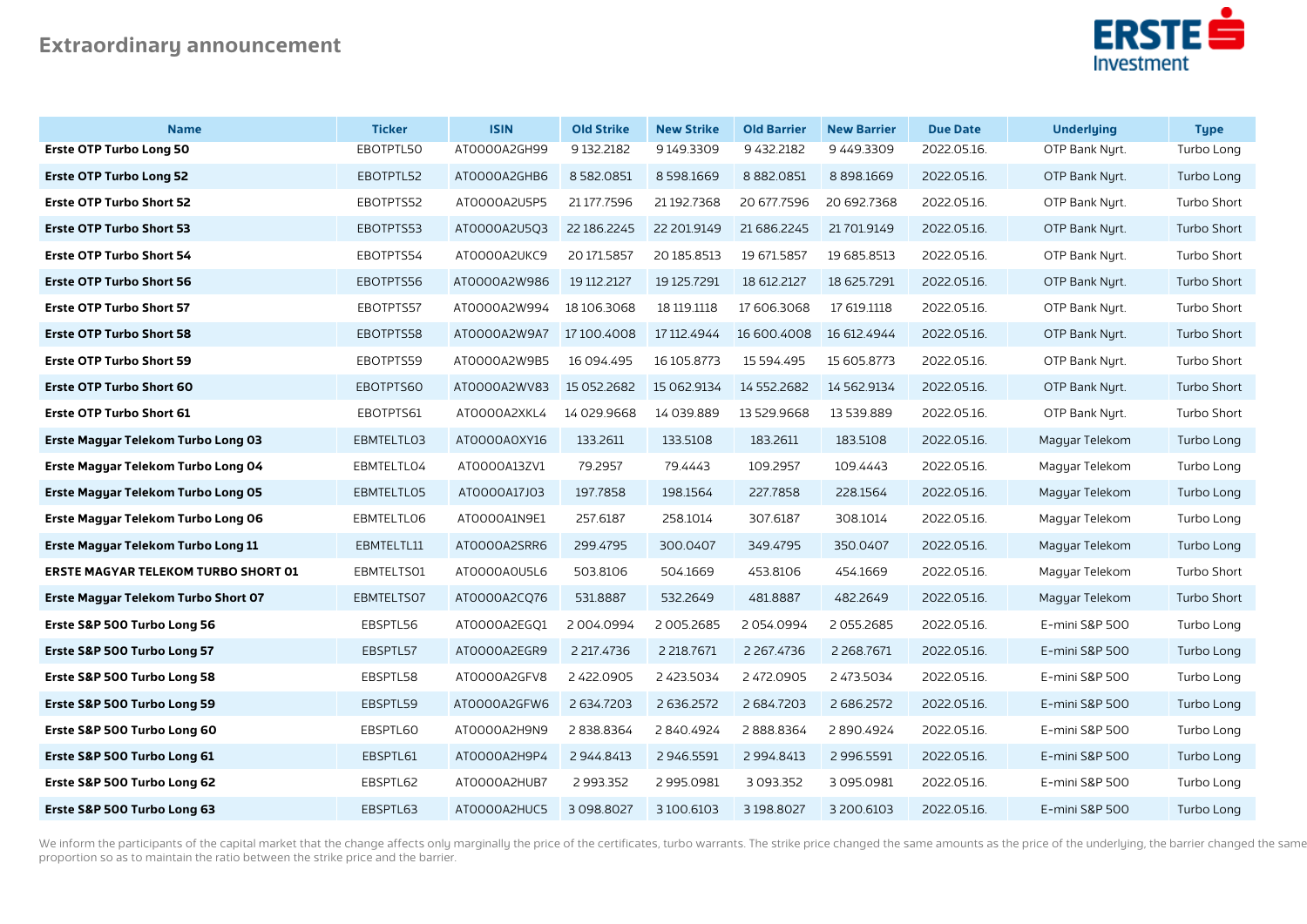

| <b>Name</b>                            | <b>Ticker</b> | <b>ISIN</b>  | <b>Old Strike</b> | <b>New Strike</b> | <b>Old Barrier</b> | <b>New Barrier</b> | <b>Due Date</b> | <b>Underlying</b>    | <b>Type</b> |
|----------------------------------------|---------------|--------------|-------------------|-------------------|--------------------|--------------------|-----------------|----------------------|-------------|
| Erste S&P 500 Turbo Long 66            | EBSPTL66      | ATOOOOA2K9N4 | 3 199.6046        | 3 201.471         | 3299.6046          | 3 3 0 1.47 1       | 2022.05.16.     | E-mini S&P 500       | Turbo Long  |
| Erste S&P 500 Turbo Long 67            | EBSPTL67      | AT0000A2LCM4 | 3 290.8818        | 3 292.8015        | 3 390.8818         | 3 3 9 2.8 0 1 5    | 2022.05.16.     | E-mini S&P 500       | Turbo Long  |
| Erste S&P 500 Turbo Long 68            | EBSPTL68      | AT0000A2LCN2 | 3 3 9 5 4 1 2 8   | 3 397.3935        | 3 495.4128         | 3 497.3935         | 2022.05.16.     | E-mini S&P 500       | Turbo Long  |
| Erste S&P 500 Turbo Long 69            | EBSPTL69      | AT0000A2MHM1 | 3500.2544         | 3502.2962         | 3 600.2544         | 3602.2962          | 2022.05.16.     | E-mini S&P 500       | Turbo Long  |
| Erste S&P 500 Turbo Long 70            | EBSPTL70      | AT0000A2N7U0 | 3 5 9 9.1723      | 3 601.2718        | 3 699.1723         | 3701.2718          | 2022.05.16.     | E-mini S&P 500       | Turbo Long  |
| Erste S&P 500 Turbo Long 71            | EBSPTL71      | AT0000A2QPB8 | 3702.6038         | 3704.7637         | 3802.6038          | 3804.7637          | 2022.05.16.     | E-mini S&P 500       | Turbo Long  |
| Erste S&P 500 Turbo Short 68           | EBSPTS68      | AT0000A2U5Z4 | 4924.9281         | 4922.0552         | 4824.9281          | 4822.0552          | 2022.05.16.     | E-mini S&P 500       | Turbo Short |
| Erste S&P 500 Turbo Short 70           | EBSPTS70      | ATOOOOA2UK70 | 5 026.4059        | 5 023.4738        | 4926.4059          | 4923.4738          | 2022.05.16.     | E-mini S&P 500       | Turbo Short |
| Erste S&P 500 Turbo Short 71           | EBSPTS71      | ATOOOOA2VBS2 | 4829.4614         | 4826.6442         | 4729.4614          | 4726.6442          | 2022.05.16.     | E-mini S&P 500       | Turbo Short |
| Erste S&P 500 Turbo Short 73           | EBSPTS73      | AT0000A2VYV8 | 4732.0295         | 4729.2691         | 4 632 0 295        | 4629.2691          | 2022.05.16.     | E-mini S&P 500       | Turbo Short |
| <b>Erste Richter Turbo Long 03</b>     | EBRCHTL03     | AT0000A17J37 | 2 616.2475        | 2 621.15          | 2 916.2475         | 2 9 2 1.15         | 2022.05.16.     | Richter Gedeon Nyrt. | Turbo Long  |
| <b>Erste Richter Turbo Long 04</b>     | EBRCHTLO4     | ATOOOOA1DBYO | 3 277.3975        | 3 2 8 3 . 5 3 9   | 3577.3975          | 3583.539           | 2022.05.16.     | Richter Gedeon Nyrt. | Turbo Long  |
| <b>Erste Richter Turbo Long 05</b>     | EBRCHTL05     | ATOOOOA1ET98 | 3974.806          | 3982.2543         | 4274.806           | 4 282.2543         | 2022.05.16.     | Richter Gedeon Nyrt. | Turbo Long  |
| <b>Erste Richter Turbo Long 13</b>     | EBRCHTL13     | AT0000A23GX6 | 4454.8677         | 4 4 6 3 2 1 5 6   | 4754.8677          | 4763.2156          | 2022.05.16.     | Richter Gedeon Nyrt. | Turbo Long  |
| <b>Erste Richter Turbo Long 18</b>     | EBRCHTL18     | ATOOOOA2BKT3 | 4953.1655         | 4 9 62.4471       | 5 2 5 3 1 6 5 5    | 5 2 6 2.4471       | 2022.05.16.     | Richter Gedeon Nyrt. | Turbo Long  |
| <b>Erste Richter Turbo Long 22</b>     | EBRCHTL22     | ATOOOOA2EMJ4 | 5440.0868         | 5450.2809         | 5740.0868          | 5750.2809          | 2022.05.16.     | Richter Gedeon Nurt. | Turbo Long  |
| <b>Erste Richter Turbo Long 23</b>     | EBRCHTL23     | AT0000A2GHC4 | 5908.6676         | 5 919.7397        | 6 208.6676         | 6 219.7397         | 2022.05.16.     | Richter Gedeon Nyrt. | Turbo Long  |
| <b>Erste Richter Turbo Short 21</b>    | EBRCHTS21     | AT0000A2NA06 | 9846.7268         | 9853.6905         | 9446.7268          | 9 453.6905         | 2022.05.16.     | Richter Gedeon Nurt. | Turbo Short |
| <b>Erste Richter Turbo Short 23</b>    | EBRCHTS23     | AT0000A2SS43 | 10 256.3247       | 10 263.5781       | 9 9 5 6.3 2 4 7    | 9 9 63.5781        | 2022.05.16.     | Richter Gedeon Nurt. | Turbo Short |
| <b>Erste Richter Turbo Short 24</b>    | EBRCHTS24     | ATOOOOA2UVH5 | 10 758.8163       | 10 766.4251       | 10 458.8163        | 10 466.4251        | 2022.05.16.     | Richter Gedeon Nyrt. | Turbo Short |
| <b>Erste Richter Turbo Short 25</b>    | EBRCHTS25     | AT0000A2W9C3 | 9 254.3345        | 9 260.8793        | 8954.3345          | 8 960.8793         | 2022.05.16.     | Richter Gedeon Nurt. | Turbo Short |
| <b>Erste Richter Turbo Short 26</b>    | EBRCHTS26     | ATOOOOA2W9D1 | 8751.3815         | 8757.5706         | 8 451.3815         | 8 457.5706         | 2022.05.16.     | Richter Gedeon Nurt. | Turbo Short |
| <b>Erste Richter Turbo Short 27</b>    | EBRCHTS27     | AT0000A2WV91 | 8 2 28.5733       | 8 2 3 4 . 3 9 2 7 | 7928.5733          | 7934.3927          | 2022.05.16.     | Richter Gedeon Nyrt. | Turbo Short |
| <b>Erste Commerzbank Turbo Long 19</b> | EBCBKTL19     | ATOOOOA2EGZ2 | 1.85              | 1.8509            | 2.1                | 2.1009             | 2022.05.16.     | Commerzbank AG       | Turbo Long  |
| Erste Commerzbank Turbo Long 20        | EBCBKTL20     | ATOOOOA2HA61 | 2.6781            | 2.6794            | 2.9281             | 2.9294             | 2022.05.16.     | Commerzbank AG       | Turbo Long  |
|                                        |               |              |                   |                   |                    |                    |                 |                      |             |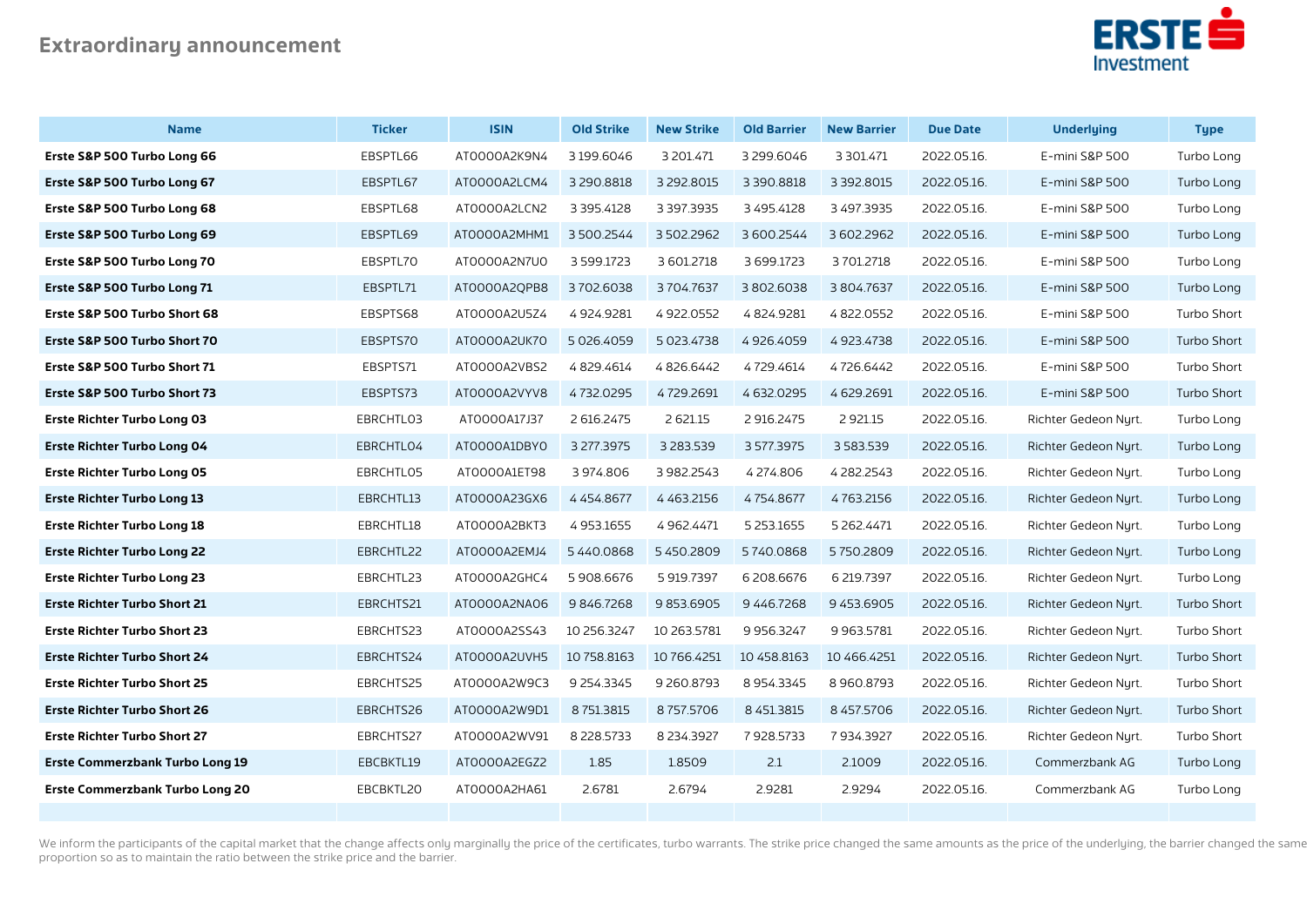

| <b>Name</b>                             | <b>Ticker</b> | <b>ISIN</b>  | <b>Old Strike</b> | <b>New Strike</b> | <b>Old Barrier</b> | <b>New Barrier</b> | <b>Due Date</b> | <b>Underlying</b> | <b>Type</b> |
|-----------------------------------------|---------------|--------------|-------------------|-------------------|--------------------|--------------------|-----------------|-------------------|-------------|
| <b>Erste Commerzbank Turbo Long 21</b>  | EBCBKTL21     | AT0000A2HUN2 | 3.0835            | 3.0851            | 3.3335             | 3.3351             | 2022.05.16.     | Commerzbank AG    | Turbo Long  |
| <b>Erste Commerzbank Turbo Long 22</b>  | EBCBKTL22     | ATOOOOA2HUP7 | 3.5007            | 3.5025            | 3.7507             | 3.7525             | 2022.05.16.     | Commerzbank AG    | Turbo Long  |
| <b>Erste Commerzbank Turbo Long 24</b>  | EBCBKTL24     | AT0000A2QPW4 | 4.0555            | 4.0575            | 4.3055             | 4.3075             | 2022.05.16.     | Commerzbank AG    | Turbo Long  |
| <b>Erste Commerzbank Turbo Short 05</b> | EBCBKTS05     | AT0000A175E4 | 12.5521           | 12.5438           | 12.0521            | 12.0438            | 2022.05.16.     | Commerzbank AG    | Turbo Short |
| <b>Erste Commerzbank Turbo Short 10</b> | EBCBKTS10     | AT0000A1ZGW6 | 14.2912           | 14.2817           | 13.7912            | 13.7817            | 2022.05.16.     | Commerzbank AG    | Turbo Short |
| Erste EUR/USD Turbo Long 39             | EBEURUSDTL39  | AT0000A2W9E9 | 1.0231            | 1.0241            | 1.0281             | 1.0291             | 2022.05.16.     | <b>EURUSD</b>     | Turbo Long  |
| Erste EUR/USD Turbo Short 29            | EBEURUSDTS29  | ATOOOOA2MH67 | 1.2145            | 1.2142            | 1.2095             | 1.2092             | 2022.05.16.     | <b>EURUSD</b>     | Turbo Short |
| Erste EUR/USD Turbo Short 30            | EBEURUSDTS30  | AT0000A2MH75 | 1.2638            | 1.2635            | 1.2588             | 1.2585             | 2022.05.16.     | <b>EURUSD</b>     | Turbo Short |
| Erste EUR/USD Turbo Short 31            | EBEURUSDTS31  | ATOOOOA2UVL7 | 1.1749            | 1.1746            | 1.1699             | 1.1696             | 2022.05.16.     | <b>EURUSD</b>     | Turbo Short |
| Erste EUR/USD Turbo Short 32            | EBEURUSDTS32  | AT0000A2VZ56 | 1.1451            | 1.1448            | 1.1401             | 1.1398             | 2022.05.16.     | <b>EURUSD</b>     | Turbo Short |
| <b>Erste BUX Turbo Long 35</b>          | EBBUXTL35     | ATOOOOA2EH18 | 29 329 3226       | 29 384.2822       | 30 329.3226        | 30 384.2822        | 2022.05.16.     | <b>BUX INDEX</b>  | Turbo Long  |
| <b>Erste BUX Turbo Long 36</b>          | EBBUXTL36     | ATOOOOA2EMA3 | 31 503 0747       | 31 562.1077       | 32 503.0747        | 32 562.1077        | 2022.05.16.     | <b>BUX INDEX</b>  | Turbo Long  |
| <b>Erste BUX Turbo Long 42</b>          | EBBUXTL42     | ATOOOOA2K9Y1 | 27 105.6873       | 27 156.4801       | 28 105.6873        | 28 156.4801        | 2022.05.16.     | <b>BUX INDEX</b>  | Turbo Long  |
| <b>Erste BUX Turbo Long 43</b>          | EBBUXTL43     | ATOOOOA2LCR3 | 33 465.7792       | 33 528.4901       | 34 465.7792        | 34 528.4901        | 2022.05.16.     | <b>BUX INDEX</b>  | Turbo Long  |
| <b>Erste BUX Turbo Long 44</b>          | EBBUXTL44     | AT0000A2LCS1 | 35 624.8613       | 35 691.618        | 36 624.8613        | 36 691.618         | 2022.05.16.     | <b>BUX INDEX</b>  | Turbo Long  |
| <b>Erste BUX Turbo Long 53</b>          | EBBUXTL53     | ATOOOOA2XKM2 | 37 209.0342       | 37 278.7595       | 38 209.0342        | 38 278.7595        | 2022.05.16.     | <b>BUX INDEX</b>  | Turbo Long  |
| <b>Erste BUX Turbo Short 37</b>         | EBBUXTS37     | AT0000A2SS84 | 59 325.8002       | 59 367.7562       | 58 325.8002        | 58 367.7562        | 2022.05.16.     | <b>BUX INDEX</b>  | Turbo Short |
| <b>Erste BUX Turbo Short 38</b>         | EBBUXTS38     | AT0000A2U5A7 | 62 524.8143       | 62 569 0327       | 61 524.8143        | 61569.0327         | 2022.05.16.     | <b>BUX INDEX</b>  | Turbo Short |
| <b>Erste BUX Turbo Short 39</b>         | EBBUXTS39     | ATOOOOA2UVF9 | 56 476.7254       | 56 516.6665       | 55 476.7254        | 55 516.6665        | 2022.05.16.     | <b>BUX INDEX</b>  | Turbo Short |
| <b>Erste BUX Turbo Short 40</b>         | EBBUXTS40     | AT0000A2VZ64 | 50 295.2963       | 50 330.8658       | 49 295 2963        | 49 330.8658        | 2022.05.16.     | <b>BUX INDEX</b>  | Turbo Short |
| <b>Erste BUX Turbo Short 41</b>         | EBBUXTS41     | AT0000A2VZ72 | 53 313.0143       | 53 350.718        | 52 313.0143        | 52 350.718         | 2022.05.16.     | <b>BUX INDEX</b>  | Turbo Short |
| Erste Volkswagen Turbo Long 10          | EBVWTL10      | ATOOOOA2HA87 | 107.7248          | 107.7791          | 112.7248           | 112.7791           | 2022.05.16.     | Volkswagen AG     | Turbo Long  |
| Erste Volkswagen Turbo Long 11          | EBVWTL11      | AT0000A2HA95 | 86.7394           | 86.7831           | 91.7394            | 91.7831            | 2022.05.16.     | Volkswagen AG     | Turbo Long  |
| Erste Volkswagen Turbo Long 13          | EBVWTL13      | ATOOOOA2NAG6 | 119.8881          | 119.9485          | 124.8881           | 124.9485           | 2022.05.16.     | Volkswagen AG     | Turbo Long  |
| <b>Erste Volkswagen Turbo Short 11</b>  | EBVWTS11      | AT0000A2QQ54 | 233.2937          | 233.139           | 228.2937           | 228.139            | 2022.05.16.     | Volkswagen AG     | Turbo Short |
| <b>Erste Volkswagen Turbo Short 12</b>  | EBVWTS12      | AT0000A2QQ62 | 262.1848          | 262.011           | 257.1848           | 257.011            | 2022.05.16.     | Volkswagen AG     | Turbo Short |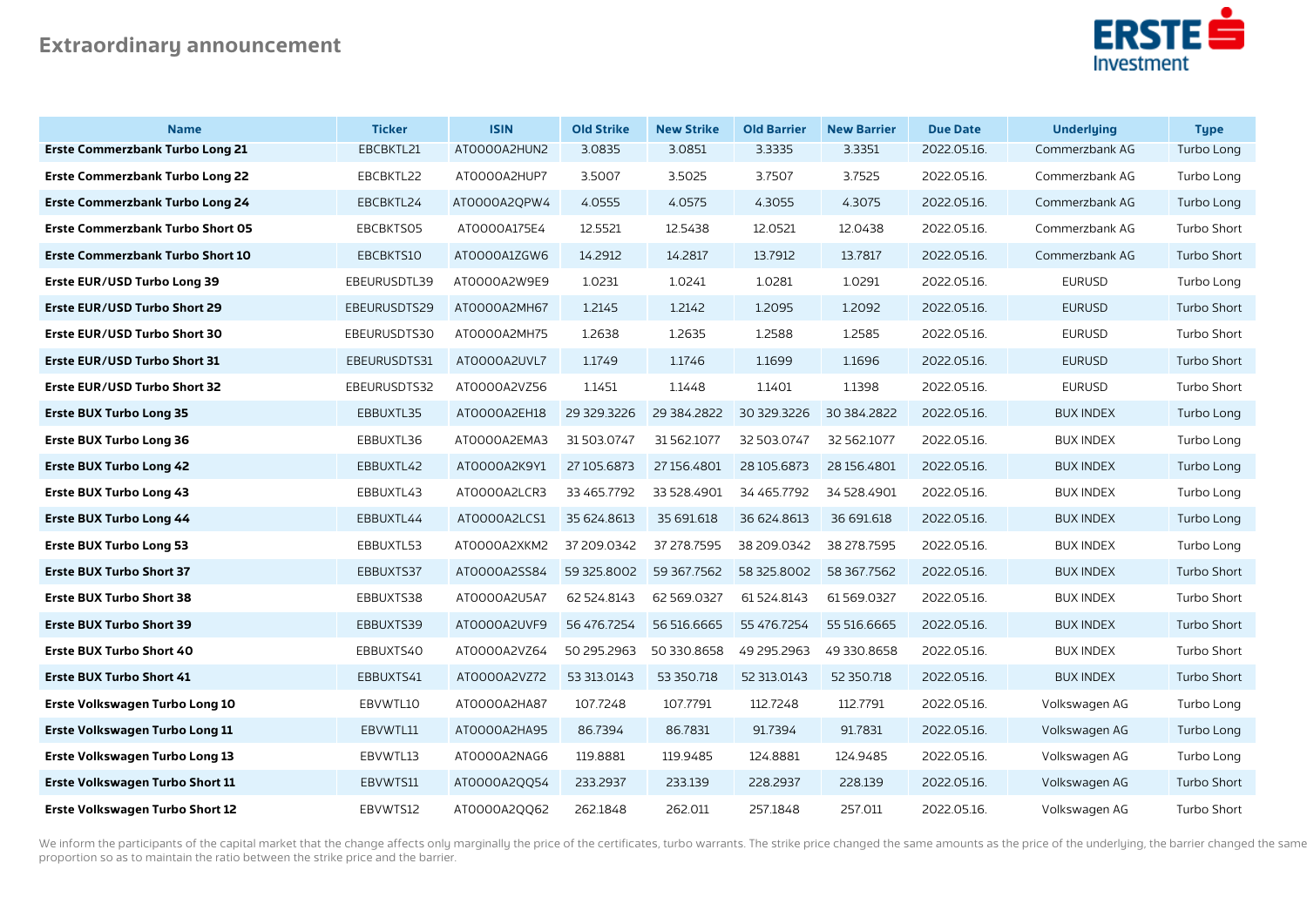

| <b>Name</b>                              | <b>Ticker</b> | <b>ISIN</b>  | <b>Old Strike</b> | <b>New Strike</b> | <b>Old Barrier</b> | <b>New Barrier</b> | <b>Due Date</b> | <b>Underlying</b>      | <b>Type</b>        |
|------------------------------------------|---------------|--------------|-------------------|-------------------|--------------------|--------------------|-----------------|------------------------|--------------------|
| <b>Erste Volkswagen Turbo Short 13</b>   | EBVWTS13      | ATOOOOA2UKGO | 194.2376          | 194.1088          | 189.2376           | 189.1088           | 2022.05.16.     | Volkswagen AG          | <b>Turbo Short</b> |
| <b>Erste BMW Turbo Long 06</b>           | EBBMWTL06     | ATOOOOA2EGY5 | 21.9271           | 21.9381           | 23.9271            | 23.9381            | 2022.05.16.     | <b>BMW</b>             | Turbo Long         |
| <b>Erste BMW Turbo Long 07</b>           | EBBMWTL07     | ATOOOOA2HA53 | 37.3169           | 37.3357           | 39.3169            | 39.3357            | 2022.05.16.     | <b>BMW</b>             | Turbo Long         |
| <b>Erste BMW Turbo Long 08</b>           | EBBMWTL08     | ATOOOOA2KD55 | 47.3583           | 47.3822           | 49.3583            | 49.3822            | 2022.05.16.     | <b>BMW</b>             | Turbo Long         |
| <b>Erste BMW Turbo Long 09</b>           | EBBMWTL09     | ATOOOOA2KD63 | 26.5491           | 26.5625           | 28.5491            | 28.5625            | 2022.05.16.     | <b>BMW</b>             | Turbo Long         |
| <b>Erste BMW Turbo Long 10</b>           | EBBMWTL10     | ATOOOOA2NAE1 | 57.2989           | 57.3278           | 59.2989            | 59.3278            | 2022.05.16.     | <b>BMW</b>             | Turbo Long         |
| <b>Erste BMW Turbo Short 07</b>          | EBBMWTS07     | AT0000A2U576 | 103.3146          | 103.2461          | 101.3146           | 101.2461           | 2022.05.16.     | <b>BMW</b>             | Turbo Short        |
| <b>Erste BMW Turbo Short 08</b>          | EBBMWTS08     | AT0000A2VC12 | 98.1354           | 98.0703           | 95.1354            | 95.0703            | 2022.05.16.     | <b>BMW</b>             | Turbo Short        |
| Erste Mercedes-Benz Turbo Long 19        | EBBENZTL19    | ATOOOOA2WVH1 | 36.4162           | 36.4345           | 41.4162            | 41.4345            | 2022.05.16.     | Mercedes-Benz Group AG | Turbo Long         |
| <b>Erste Mercedes-Benz Turbo Long 20</b> | EBBENZTL20    | ATOOOOA2WVJ7 | 46.4412           | 46.4646           | 51.4412            | 51.4646            | 2022.05.16.     | Mercedes-Benz Group AG | Turbo Long         |
| Erste Mercedes-Benz Turbo Short 09       | EBDAITS09     | AT0000A2UVD4 | 76.3275           | 76.2769           | 73.8275            | 73.7769            | 2022.05.16.     | Mercedes-Benz Group AG | Turbo Short        |
| Erste Mercedes-Benz Turbo Short 10       | EBDAITS10     | ATOOOOA2UVE2 | 86.1848           | 86.1277           | 83.6848            | 83.6277            | 2022.05.16.     | Mercedes-Benz Group AG | Turbo Short        |
| Erste Ezüst Turbo Long 008               | EBSILVTLO08   | AT0000A2EGS7 | 8.9411            | 8.9463            | 9.4411             | 9.4463             | 2022.05.16.     | Ezüst (Future)         | Turbo Long         |
| Erste Ezüst Turbo Long 009               | EBSILVTLO09   | ATOOOOA2EGT5 | 11.0749           | 11.0814           | 11.5749            | 11.5814            | 2022.05.16.     | Ezüst (Future)         | Turbo Long         |
| Erste Ezüst Turbo Long 010               | EBSILVTL010   | AT0000A2GFY2 | 12.9546           | 12.9622           | 13.4546            | 13.4622            | 2022.05.16.     | Ezüst (Future)         | Turbo Long         |
| Erste Ezüst Turbo Long 011               | EBSILVTL011   | ATOOOOA2GFZ9 | 15.081            | 15.0898           | 15.581             | 15.5898            | 2022.05.16.     | Ezüst (Future)         | Turbo Long         |
| Erste Ezüst Turbo Long 012               | EBSILVTL012   | ATOOOOA2H9S8 | 17.1589           | 17.1689           | 17.6589            | 17.6689            | 2022.05.16.     | Ezüst (Future)         | Turbo Long         |
| Erste Ezüst Turbo Long 013               | EBSILVTL013   | ATOOOOA2HTKO | 19.2637           | 19.2749           | 19.7637            | 19.7749            | 2022.05.16.     | Ezüst (Future)         | Turbo Long         |
| <b>Erste Ezüst Turbo Short 010</b>       | EBSILVTS010   | AT0000A2JB43 | 31.7775           | 31.759            | 31.2775            | 31.259             | 2022.05.16.     | Ezüst (Future)         | Turbo Short        |
| Erste Ezüst Turbo Short 011              | EBSILVTS011   | AT0000A2JB50 | 33.6795           | 33.6599           | 33.1795            | 33.1599            | 2022.05.16.     | Ezüst (Future)         | Turbo Short        |
| Erste Ezüst Turbo Short 014              | EBSILVTS014   | ATOOOOA2QPK9 | 29.791            | 29.7736           | 29.291             | 29.2736            | 2022.05.16.     | Ezüst (Future)         | <b>Turbo Short</b> |
| <b>Erste Arany Turbo Long 001</b>        | EBGOLDTL001   | AT0000A22LG3 | 1 313.4098        | 1 3 1 4 1 7 6     | 1363.4098          | 1364.176           | 2022.05.16.     | Arany (Future)         | Turbo Long         |
| <b>Erste Arany Turbo Long 003</b>        | EBGOLDTL003   | AT0000A23FY6 | 1201.7432         | 1202.4442         | 1251.7432          | 1252.4442          | 2022.05.16.     | Arany (Future)         | Turbo Long         |
| <b>Erste Arany Turbo Long 004</b>        | EBGOLDTL004   | AT0000A25P62 | 1424.5755         | 1425.4065         | 1474.5755          | 1475.4065          | 2022.05.16.     | Arany (Future)         | Turbo Long         |
| <b>Erste Arany Turbo Long 005</b>        | EBGOLDTL005   | AT0000A29816 | 1530.1402         | 1531.0328         | 1580.1402          | 1581.0328          | 2022.05.16.     | Arany (Future)         | Turbo Long         |